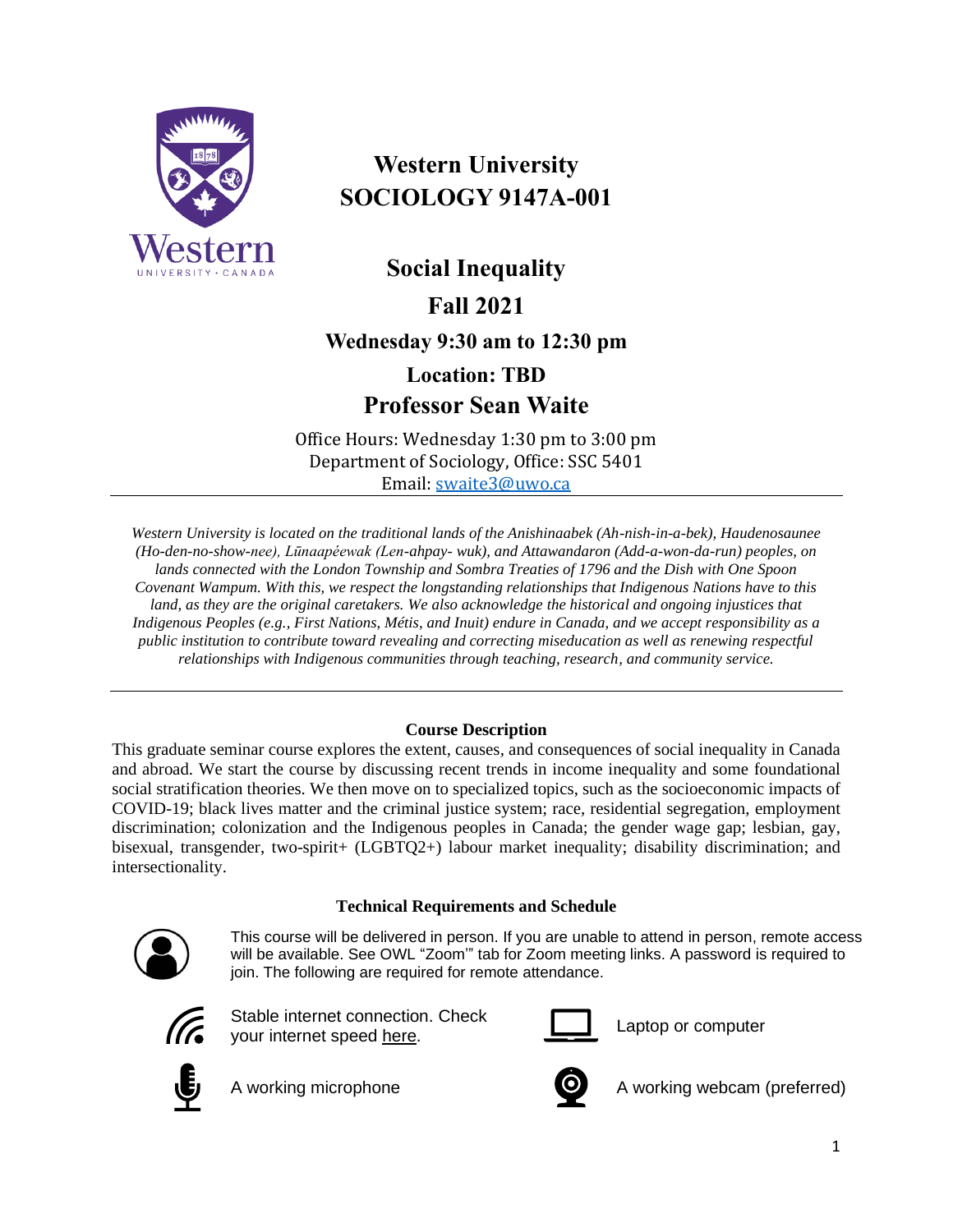#### **Course Organization**

Class time will consist of structured class discussions and presentations. Each week there will be four articles or book chapters assigned. Students will be assigned readings and asked to provide a short fiveminute) summary of their article and facilitate class discussion for roughly 15 minutes/article. Students not presenting an article will submit a summary and reflection of that week's readings. The course culminates with a final term paper submission and a 15-minute "conference-style" presentation.

#### **Learning Outcomes**

Upon successful completion of this course, students will:

- understand different dimensions of social inequality, including their causes and consequences
- synthesize and critically evaluate theoretical arguments and published research from a sociological perspective
- critically evaluate and apply current research and scholarship within sociology and in one's area(s) of specialization
- demonstrate an understanding of results from both quantitative and qualitative research
- demonstrate an ability to present and discuss ideas clearly and articulately through effective oral and written communication

#### **Required Text**

Articles or book chapters assigned in the detailed reading list, excluding optional readings.

#### **Methods of Evaluation**

| Participation and discussion facilitation: | Throughout term          | 15%   |
|--------------------------------------------|--------------------------|-------|
| Summaries & reflections:                   | Throughout term          | 20%   |
| Term paper proposal:                       | <b>October 13, 2021</b>  | 10%   |
| Abstract:                                  | <b>November 24, 2021</b> | 2.5%  |
| Conference presentation:                   | <b>December 8, 2021</b>  | 10%   |
| Term paper:                                | <b>December 8, 2021</b>  | 42.5% |

#### *Participation and discussion facilitation*

Participation is worth **15% of your final grade**. Students are expected to participate in class discussions by sharing their thoughts, opinions and, most importantly, making connections between the readings. Each week, four students will be assigned one of the weekly readings and asked to provide a five minute summary of their article and facilitate class discussion for 15 minutes. Students should avoid reading directly off their page during their summary and discussion. A good discussion should feel natural for the presenter and audience.

#### *Summaries and Reflections*

Weekly summaries and reflections are worth **20% of your final grade**. Each week, all students, with the exception of the weekly presenters, will submit a 4-5-page double-spaced summary and reflection on the articles covered that week. When summarizing articles, students should consider the strengths and weakness of their articles and the intersections of race, class, gender, sexual orientation, and ability. You should also consider how these readings fit within the larger social inequality literature that we have discussed in class. Students are encouraged to critically engage with the readings and consider how the topics/reading can contribute to their own research. Students may also pose questions/topics they would like to raise during class discussion.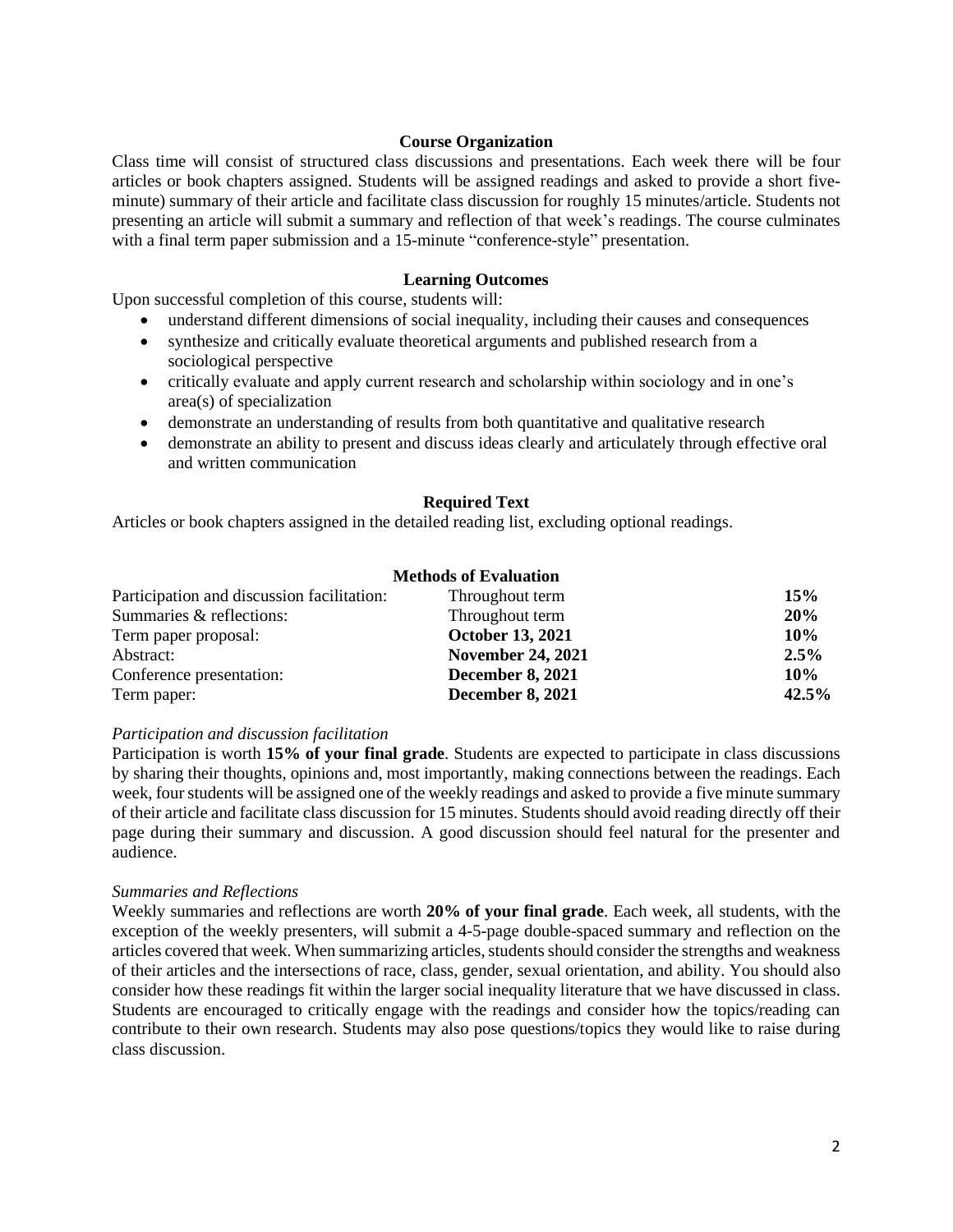#### *Term Paper Options*

The term paper is worth **42.5% of your final grade**. Students have two options – an empirical paper or a research paper.

#### *a) Empirical paper*

I encourage Ph.D. students to write an empirical term paper using either qualitative or quantitative methods. MA students are encouraged to write a research paper (see below). Due to time constraints, students using qualitative methods will not be able to obtain ethics approval to conduct their own interviews but could analyze previously gathered interview data. Because of these challenges, I encourage students to use secondary data. [ODESI](https://search1.odesi.ca/#/) is a wonderful site for downloading many public use Canadian data sets. Although I encourage students to challenge themselves with advanced methods, basic descriptive statistics (mean, mode, median) are also acceptable.

This should be formatted like an academic journal article. Empirical papers must include an abstract, introduction, literature review, data and methods section, results, and discussion/conclusion. The purpose of this exercise is to write an original research paper that could be developed into a publishable paper.

#### *b) Research Paper*

Alternatively, students can write a research paper on any topic related to social inequality. Ideally, students will choose a topic that complements their MRP/thesis/dissertation research. Research papers should be roughly 25 double-spaced pages, excluding reference pages.

# *Proposal*

Students will be asked to submit a two-page research proposal, which will be worth **10% of your final grade**. Proposals should demonstrate that you have selected a relevant topic and have started conducting preliminary research. If you are writing an empirical paper, be sure to mention the research questions, data, and methods that will be used.

#### *Abstract*

To be scheduled as a presenter at the *Unequal Opportunities and Outcomes: Social inequality in Canada and abroad* annual conference (more information below), students must submit a term paper title and abstract. Abstracts should be no more than 200 words and are worth **2.5% of your final mark**. Helpful information on how to write an abstract can be found [here.](https://users.ece.cmu.edu/~koopman/essays/abstract.html) If a student fails to submit an abstract, they will not be scheduled to present at the conference and receive a zero for this component of the course.

# *Conference Presentations*

On the last day(s) of class, we will hold a conference entitled *Unequal Opportunities and Outcomes: Social inequality in Canada and abroad.* Students will prepare a 15-minute conference presentation and share their research with the class. This component of the course is worth **10% of your final mark.**

#### *Conference presentation peer-review*

Your peers will evaluate your conference presentation and provide me with their feedback and grade. This feedback and the average grade from your peers will be considered when determining your conference presentation mark.

#### *Submitting your paper and TURNITIN*

*All papers must be submitted via email*. You must also submit your paper to TURNITIN through OWL. This is done by submitting your paper on OWL in the "assignments" tab.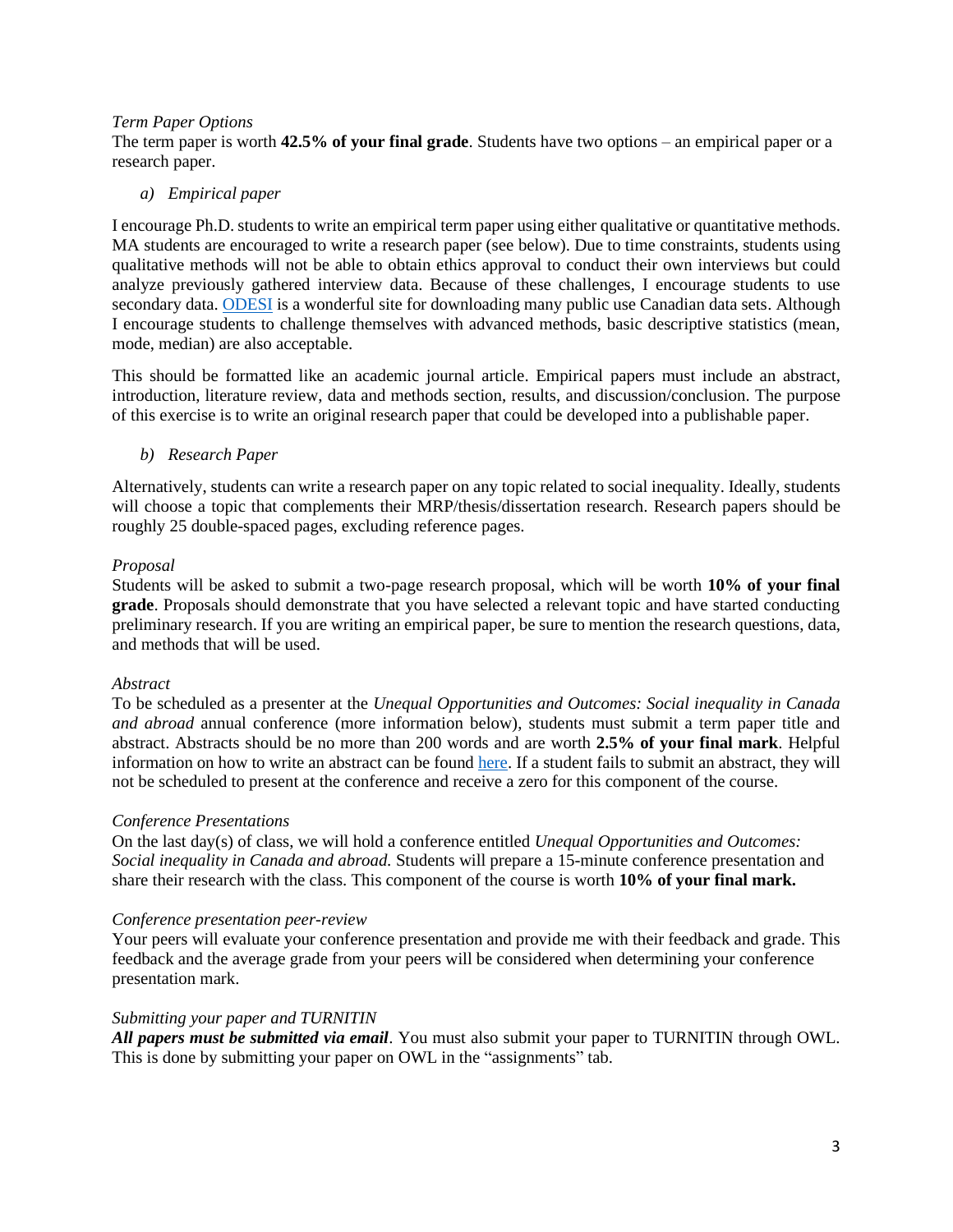#### *Assignment format requirements*

Marks may be deducted if you do not follow these instructions:

| Times New Roman font                                        | 1 inch $(2.54cm)$ margins on all<br>sides                                                                                       | Papers should be double-spaced.                                  |
|-------------------------------------------------------------|---------------------------------------------------------------------------------------------------------------------------------|------------------------------------------------------------------|
| 12-point font size                                          | Pages should be numbered in the<br>right side of the <u>footer</u> starting on<br>the first page of text, not the title<br>page | Your full name should appear in<br>the right side of the header. |
| All papers need to be submitted<br>through TURNITIN on OWL. | All papers must be submitted via $ $ ASA (American<br>email.                                                                    | Sociological<br>Association) style.                              |

#### **Communication**

- In person during office hours: Wednesday 1:30pm to 3:30pm. Office hours are held in-person or by zoom on a first-come first-serve basis. Please refer to the Owl Zoom tab for office hour zoom links.
- By telephone: 519-661-2111 x.87689
- By email: swaite3@uwo.ca

I typically respond to emails within 24 hours but I will not respond to questions where the answer can be found on the course outline. Similarly, I will not respond to questions that require a considerable amount of detail to answer. These are questions that should be asked in class or during office hours. I only respond to emails sent to [swaite3@uwo.ca.](mailto:swaite3@uwo.ca)

Make sure to check the course OWL site regularly for course updates, cancellations, and other courserelated postings. You are also responsible for any emails I send to your Western email account. Please be sure that you can receive and access emails from this account.

# **Important Policies**

# *Late / Missed Assignments or Presentations*

There are no late penalties. The consequence for not submitting a proposal or term paper is an incomplete grade for this course. *Those who are absent on their assigned class discussion day will not be reassigned*. *Instead, you will need to submit a detailed summary and reflection on each of the articles assigned that week, i.e. 4 articles x 5 page summary and reflection each = 20 pages*. Be sure to discuss how the readings fit within the larger social inequality literature. Alternatively, you are able to switch your article and presentation day with a peer. Students who miss their conference presentation dates will be assigned a make-up conference date. Students will receive an incomplete grade on their transcript until they complete the course conference presentation.

# *A Note on Plagiarism*

Students must write their assignments in their own words. Whenever students take an idea from another author, they must acknowledge their debt both by using quotation marks where appropriate and by proper referencing such as footnotes or citations. Plagiarism is a major scholastic offence. See Scholastic Offences (below) for the link to Scholastic Discipline regulations.

# *Plagiarism Checking*

All required papers may be subject to submission for textual similarity review to the commercial plagiarism detection software under license to the University for the detection of plagiarism. All papers submitted will be included as source documents in the reference database for the purpose of detecting plagiarism of papers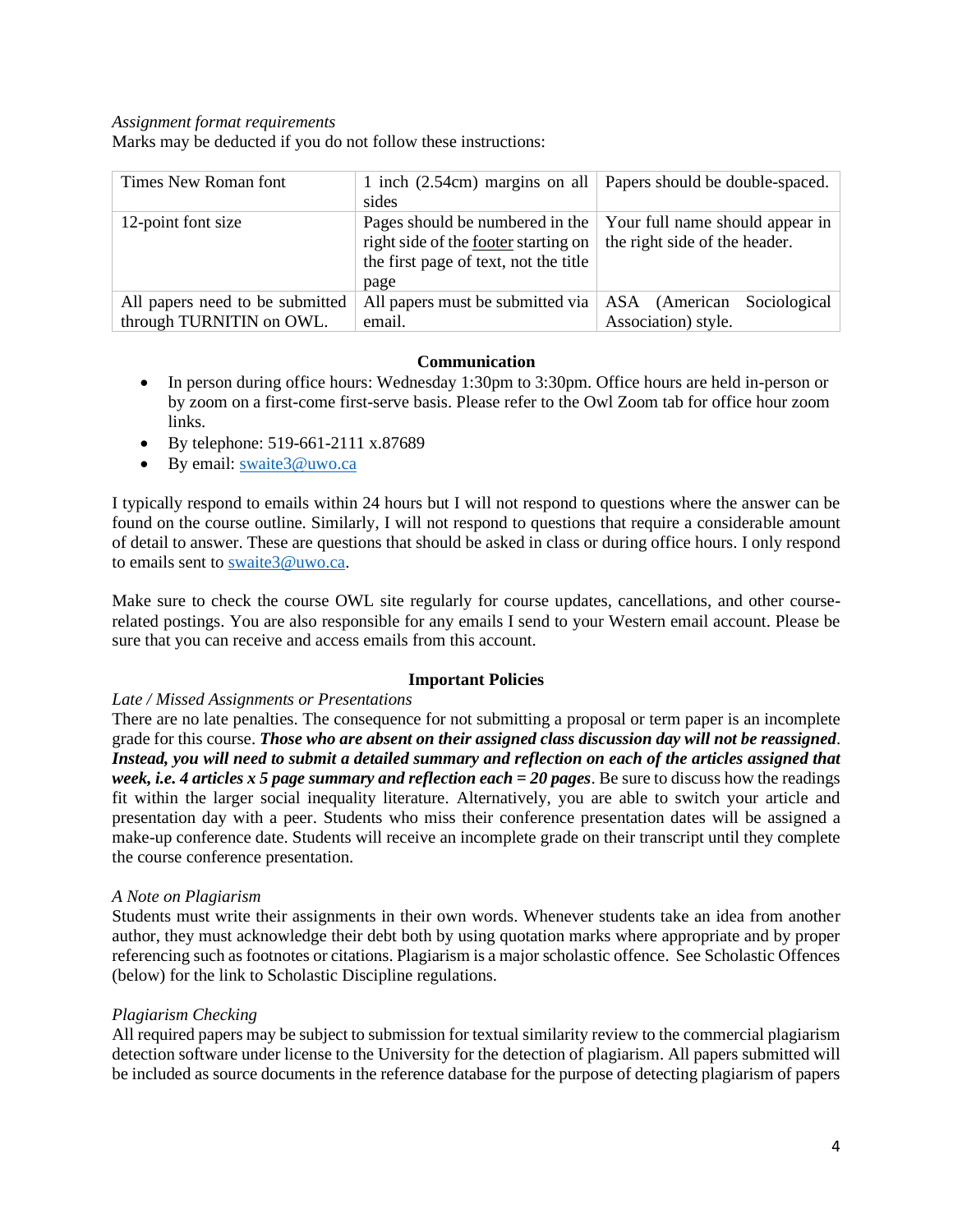subsequently submitted to the system. Use of the service is subject to the licensing agreement, currently between The University of Western Ontario and Turnitin.com: [http://www.turnitin.com](http://www.turnitin.com/)

#### *Scholastic Offences*

Scholastic offences are taken seriously and students are directed to read the appropriate policy, specifically, the definition of what constitutes a Scholastic Offence, at the following web site: [http://www.uwo.ca/univsec/appeals\\_discipline/index.html](http://www.uwo.ca/univsec/appeals_discipline/index.html)

#### *Copyright and Audio/Video Recording Statement*

Course material produced by faculty is copyrighted and to reproduce this material for any purposes other than your own educational use contravenes Canadian Copyright Laws. You must always ask permission to record another individual and you should never share or distribute recordings.

#### *Recording Devices*

No recording devices can be used in class. Some of the topics we discuss may be sensitive. If students wish to share personal stories or experiences they should not worry that they are being recorded. If you require a recording device for medical or other reasons, please see me.

#### *Absence from Course Commitments*  [Policy on Academic Consideration for Student Absences](https://www.uwo.ca/univsec/pdf/academic_policies/appeals/accommodation_illness.pdf)

In the interest of the health and safety of students and health care providers, you are no longer required to seek a medical note for absences this term. If you are unable to meet a course requirement due to illness you should use the [Illness Reporting Tool.](https://www.uwo.ca/sci/counselling/procedures/academic_consideration_for_absences/index.html) This tool takes the place of the need to submit a medical note and the Self-Reported Absence System formally used by undergraduate students.

You are required to self-report every day that you are ill and unable to complete course commitments. Details about when you should submit missed work, the format of the missed work can be found in the Section 7. Evaluation above. Students should communicate promptly with their instructor and use this tool with integrity.

# *Accommodation*

Western is committed to achieving barrier-free accessibility for all its members, including graduate students. As part of this commitment, Western provides a variety of services devoted to promoting, advocating, and accommodating persons with disabilities in their respective graduate program.

Graduate students with disabilities (for example, chronic illnesses, mental health conditions, mobility impairments) are strongly encouraged to register with Accessible Education Western (AEW), a confidential service designed to support graduate and undergraduate students through their academic program. With the appropriate documentation, the student will work with both AEW and their graduate programs (normally their Graduate Chair and/or Course instructor) to ensure that appropriate academic accommodations to program requirements are arranged. These accommodations include individual counselling, alternative formatted literature, accessible campus transportation, learning strategy instruction, writing exams and assistive technology instruction.

#### *Completion of Course Requirements*

Course requirements must be completed by the end of the term in which the course is offered (Fall-December 31; Winter-April 30, Summer-August 31). Only in exceptional circumstances may a student take additional time to complete the course requirements. In such a case, the student must first meet with the Graduate Chair to request permission to carry the incomplete. Medical documentation, where required, will be kept on file in the Sociology graduate program office. More details regarding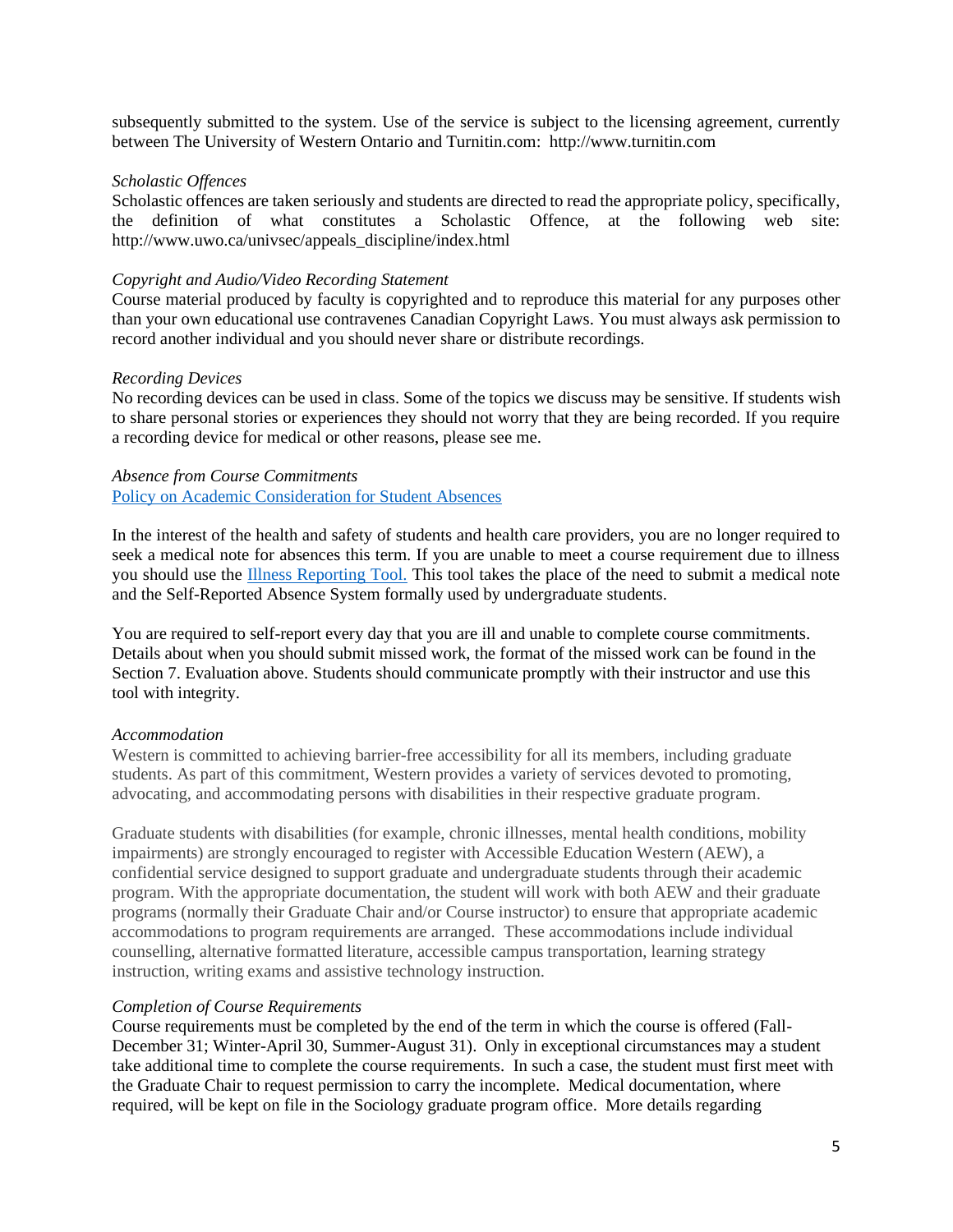#### incompletes are outlined in the Graduate Handbook:

*[http://www.sociology.uwo.ca/graduate\\_handbook/course\\_information.html](http://www.sociology.uwo.ca/graduate_handbook/course_information.html)*

# *Mental Health*

Students who are in emotional/mental distress should refer to Health and Wellness Western for a complete list of options to obtain help: [http://uwo.ca/health/mental\\_wellbeing/](http://uwo.ca/health/mental_wellbeing/)

#### *Health and Wellness*

As part of a successful graduate student experience at Western, we encourage students to make their health and wellness a priority. Students seeking help regarding mental health concerns are advised to speak to someone they feel comfortable confiding in, such as their faculty supervisor, their program director (graduate chair), or other relevant administrators in their unit. *The* [Wellness Education Centre](http://se.uwo.ca/wec.html) *(lower level UCC)* assists students in finding mental health and other related resources best suited to their needs:<http://se.uwo.ca/wec.html>Western's School of Graduate and Postdoctoral Studies' [Living Well](http://grad.uwo.ca/current_students/living_well/index.html) website provides tips for thriving at grad school and other helpful information: [http://grad.uwo.ca/current\\_students/living\\_well/index.html](http://grad.uwo.ca/current_students/living_well/index.html)

Western provides several on-campus health-related services to help you achieve optimum health and engage in healthy living while pursuing your graduate degree. For example, to support physical activity, all students, as part of their registration, receive membership in [Western's Campus Recreation Centre:](http://www.westernmustangs.ca/index.aspx?path=ims) [http://www.westernmustangs.ca/index.aspx?path=ims#](http://www.westernmustangs.ca/index.aspx?path=ims%23) Numerous cultural events are offered throughout the year. Also, we encourage you to check out the Faculty of Music web page [http://www.music.uwo.ca/,](http://www.music.uwo.ca/) and our own McIntosh Gallery [http://www.mcintoshgallery.ca/.](http://www.mcintoshgallery.ca/)

#### *Standards of Professional Behaviour*

It is the responsibility of all members of the Department of Sociology to adhere to and promote standards of professional behaviour that support an effective learning environment. These include:

- **Respect for others** both in and out of the classroom through words and actions (be professional, fair, and respectful in interactions with people on-line and in-person; understand and respect differences among classmates and colleagues; avoid disrupting the learning environment; respect others' expectations of confidentiality and privacy)
- **Active engagement in learning** and commitment to quality (being prepared for classes; participating and listening actively to other; using technology and social media appropriately, striving to do your best)
- **Personal integrity** (following through on commitments; doing own work)

# Students should also be aware of the UWO Student Code of Conduct found at <https://www.uwo.ca/univsec/pdf/board/code.pdf>

# *Discrimination and Unconscious Bias*

- **Discrimination**. I encourage students to "call out" comments or content that may be marginalizing, oppressive, or discriminatory. If students are uncomfortable raising concerns in class, please speak to me immediately about any discriminatory conduct.
- **Unconscious/implicit bias.** We all have unconscious biases. Yes, everyone! Our brains unconsciously process huge amounts of information without us even being aware of it. This can include snap judgements about people we meet and situations we encounter. People have unconscious preferences for people who are similar to them and situations that are familiar. This unconscious bias can exclude, marginalize, and discriminate against minorities. As sociologists, it is our duty to use our sociological imaginations to combat unconscious bias.
	- o **Here is some additional information and tips to combat unconscious bias:**
		- <https://www.youtube.com/watch?v=GP-cqFLS8Q4>
		- <https://www.youtube.com/watch?v=kKHSJHkPeLY>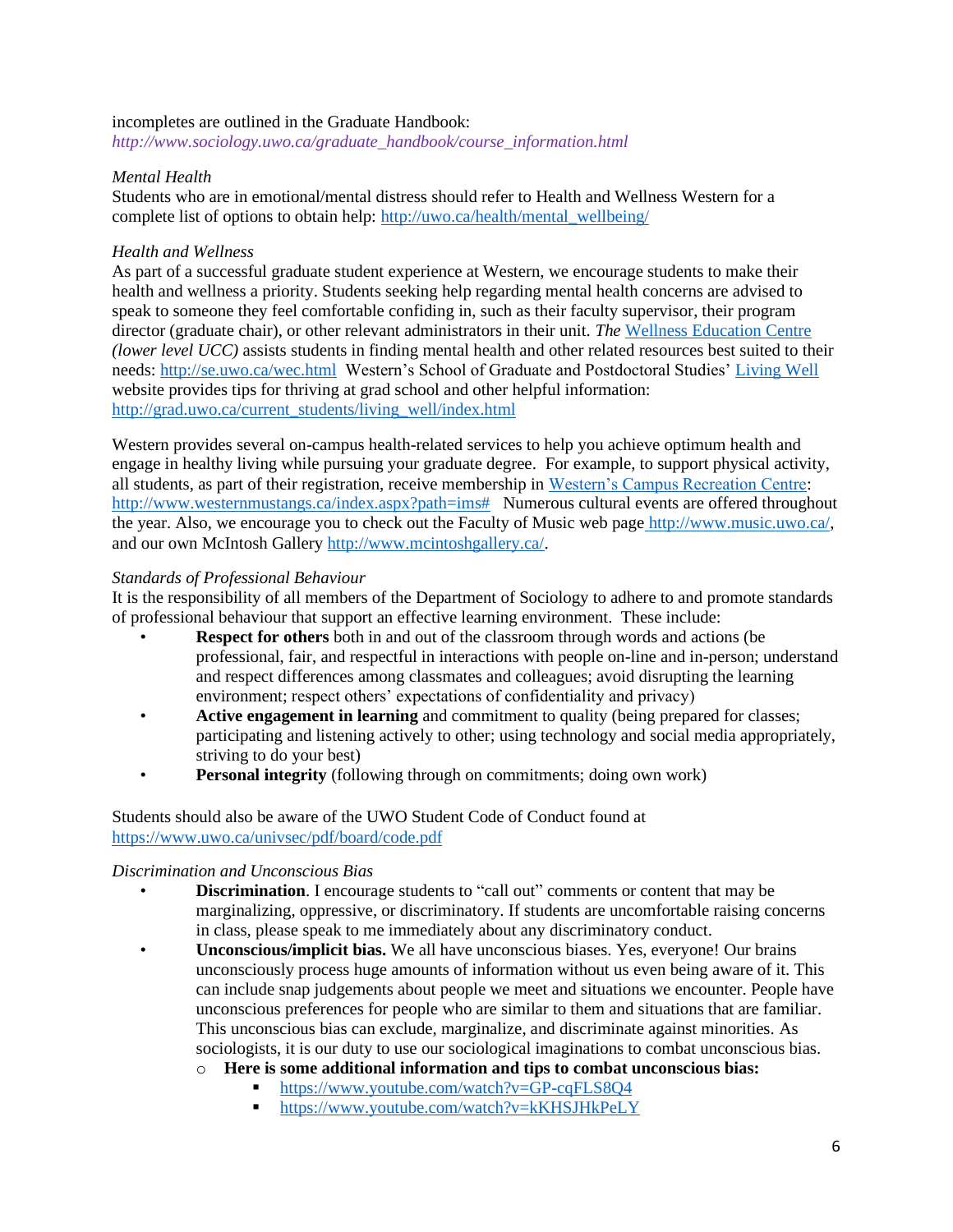# *Disputed Grades*

Student who wish to dispute the grading of an assignment must write a one-page explanation and justification for having their work re-evaluated.

# *Extraordinary Circumstances*

In the event of extraordinary circumstances beyond the University or instructor's control, the content and/or evaluation scheme in this course is subject to change.

| Week           | Date      | <b>Topics</b>                                                |
|----------------|-----------|--------------------------------------------------------------|
|                | Sept. 15  | Introductions and the course outline.                        |
|                |           | Does inequality serve a purpose? The Davis-Moore theory.     |
| 2              | Sept. 22  | Recent trends in social inequality                           |
| $\mathcal{R}$  | Sept. 29  | Class analysis                                               |
| $\overline{4}$ | Oct. $6$  | The socioeconomic impact of COVID-19                         |
| 5              | Oct. 13   | Inequalities in education                                    |
| 6              | Oct. 20   | Inequalities at the extreme and new classes                  |
| $\overline{7}$ | Oct. 27   | Black lives matter and the criminal justice system           |
| 8              | Nov. $3$  | Reading week – no class / office hours                       |
| 9              | Nov. $10$ | Race, residential segregation, and discrimination            |
| 10             | Nov. 17   | Colonization and the genocide of Canada's Indigenous peoples |
| -11            | Nov. 24   | Gender and sexuality in the labour market                    |
| 12             | Dec. 1    | Beauty premiums, disability, and intersectionality           |
| 13             | Dec. 8    | Class conference presentations                               |

# **Course Schedule and Topics**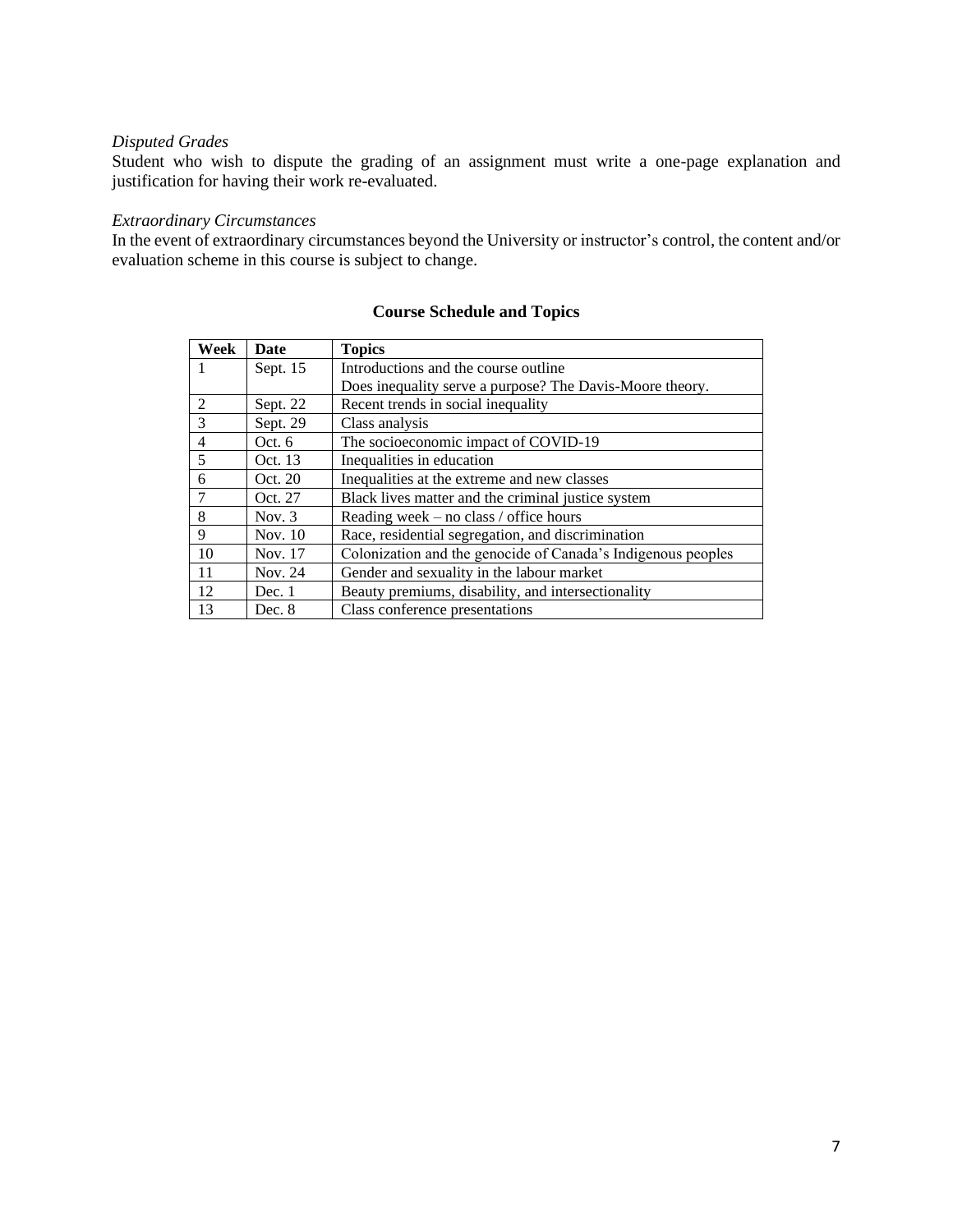# **Detailed Reading List**

WARNING: Some readings may contain language and/or content that some readers may find offensive. I encourage students to raise this issue during class discussion. Do you think that the educational benefits from these readings outweigh the offensive language, or should these readings be shelved?

# **Week 1: September 15, 2021 – Does inequality serve a purpose? The Davis-Moore theory.**

- 1. Grusky, David. B. and Szonja Szelenyi. 2014. *The Questions We Ask About Inequality.* Boulder CO: Westview Press. (1-16).
- 2. Grusky, David. B. and Szonja Szelenyi. 2014. *A Compressed History of Inequality.* Boulder CO: Westview Press (44-51).
- 3. Davis, Kingsley and Wilbert E. Moore. 1945. ["Some Principles of Stratification.](http://www.jstor.org/stable/2085643)" *American Sociological Review* 10(2):242-249.
- 4. Krueger, Alan B. "Inequality, Too Much of a Good Thing." Pp.53-60. In *Inequality in America,*  edited by Benjamin M. Friedman. Massachusetts: MIT Press.

# **Optional Readings:**

Parsons, Talcott. 1940. "An Analytical approach to the theory of social stratification." *The American Journal of Sociology.* 45.6: 841-862.

Tumin, Melvin M. 1953. ["Some Principles of Stratification: A Critical Analysis.](http://www.jstor.org/stable/2087551)" *American Sociological Review* 18(4):387-394.

Wilkinson, Richard and Kate Pickett. 2009. *The Spirit Level: Why Greater Equality Makes Societies Stronger.* Bloomsbury Press. New York. Chapter 1 (Pages 1 - 14).

# **Week 2: September 22, 2021 – Recent trends in social inequality**

- 1. Piketty, Thomas and Emmanuel Saez. 2014. "Inequality in the long run." *Science.* 344(6186): 838- 843.
- 2. Western, Bruce and Jake Rosenfeld. 2011. "Unions, Norms, and the Rise in U.S. Wage Inequality." *American Sociological Review* 76(4) 513-537.
- 3. Hacker, Jacob S. and Paul Pierson. 2010. "Winner-Take-All Politics: Public Policy, Political Organization, and the Precipitous Rise of Top Incomes in the United States." *Politics and Society*  38(2): 152-204.
- 4. Arne L. Kalleberg. 2009. "Precarious Work, Insecure Workers: Employment Relations in Transition." *American Sociological Review* 74(1):1–22.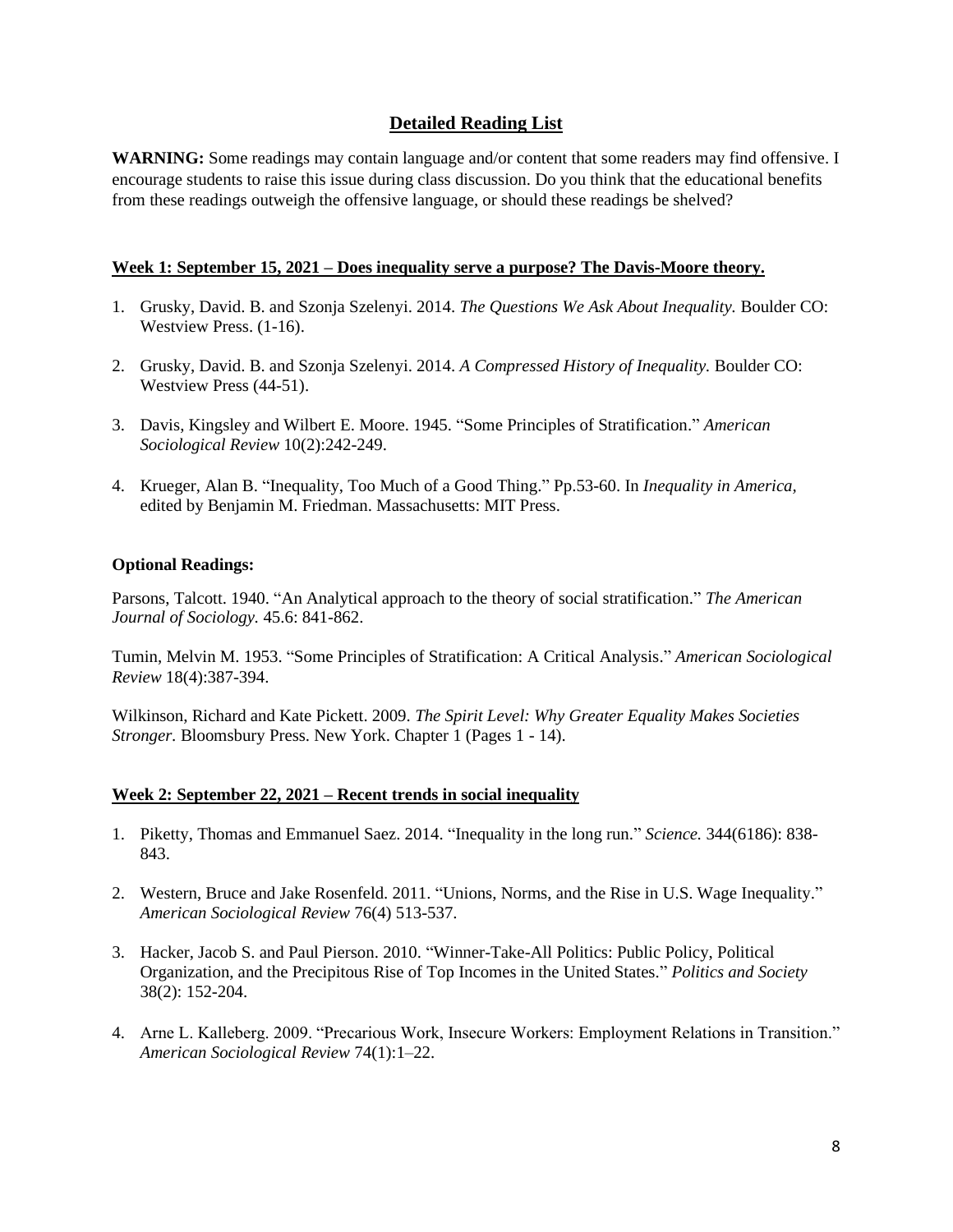# **Optional readings:**

Piketty, Thomas. 2014. *Capital in the Twenty-First Century.* Cambridge: Belknap Press Harvard. Introduction and Chapter 1.

Atkinson, Anthony B. Thomas Piketty and Emmanuel Saez. 2011. "Top Incomes in the Long Run of History." *Journal of Economic Literature.* 49:3-71.

Boudarbat, Brahuim, Thomas Lemieux and W. Craig Riddell. 2006. "Recent Trends in Wage Inequality and the Wage Structure in Canada." Pp. 273-306. In *Dimensions of Inequality in Canada.* Edited by David A. Green and Jonathan R. Kesselman. Vancouver: UBC Press.

Liu, Yujia, and David B. Grusky. 2013. "The Payoff to Skill in the Third Industrial Revolution." American Journal of Sociology 118(5):1330–74.

# **Week 3: September 29, 2021 – Class analysis**

- 1. Wright, Erik Olin. 1997. *Class Counts.* Cambridge: Cambridge University Press. Chapter 1.
- 2. Perrucci, Robert and Earl Wysong. 2008. *The New Class Society: Goodbye American Dream.*  Maryland: Rowman & Littlefield. Chapter 1
- 3. Chan, Tak Wing and John H. Goldthorpe. 2007. "Class and Status: The Conceptual Distinction and its Empirical Relevance." *American Sociological Review* 71: 512-532.
- 4. Weeden, Kim A. and David Grusky. 2012. "The Three Worlds of Inequality." *American Journal of Sociology* 117.6: 1723-1785.

#### **Optional readings:**

Wright, Erik Olin and Luia Perrone. 1977. "Marxist Class Categories and Income Inequality." *American Sociological Review.* 42: 32-55.

Weeden, Kim A. 2002. "Why Do Some Occupations Pay More than Others? Social Closure and Earnings Inequality in the United States." *American Journal of Sociology.* 108:1: 55-101.

Mills, C. Wright. 1959. The Power Elite. Chapter 1 "The Higher Circles"

Porter, John. 1965. *The Vertical Mosaic: An Analysis of Social Class and Power in Canada.* Toronto: University of Toronto Press. Chapter 1.

Treiman, Donald J. 1976. "A Standard Occupational Prestige Scale for Use with Historical Data." *The Journal of Interdisciplinary History.* 7(2): 283-290 (only).

Goldthorpe, John H. 1972. "Occupational grading and occupational prestige." *Social Science Information.*  11(5): 19-33 (stop at "Empirical questions that arise").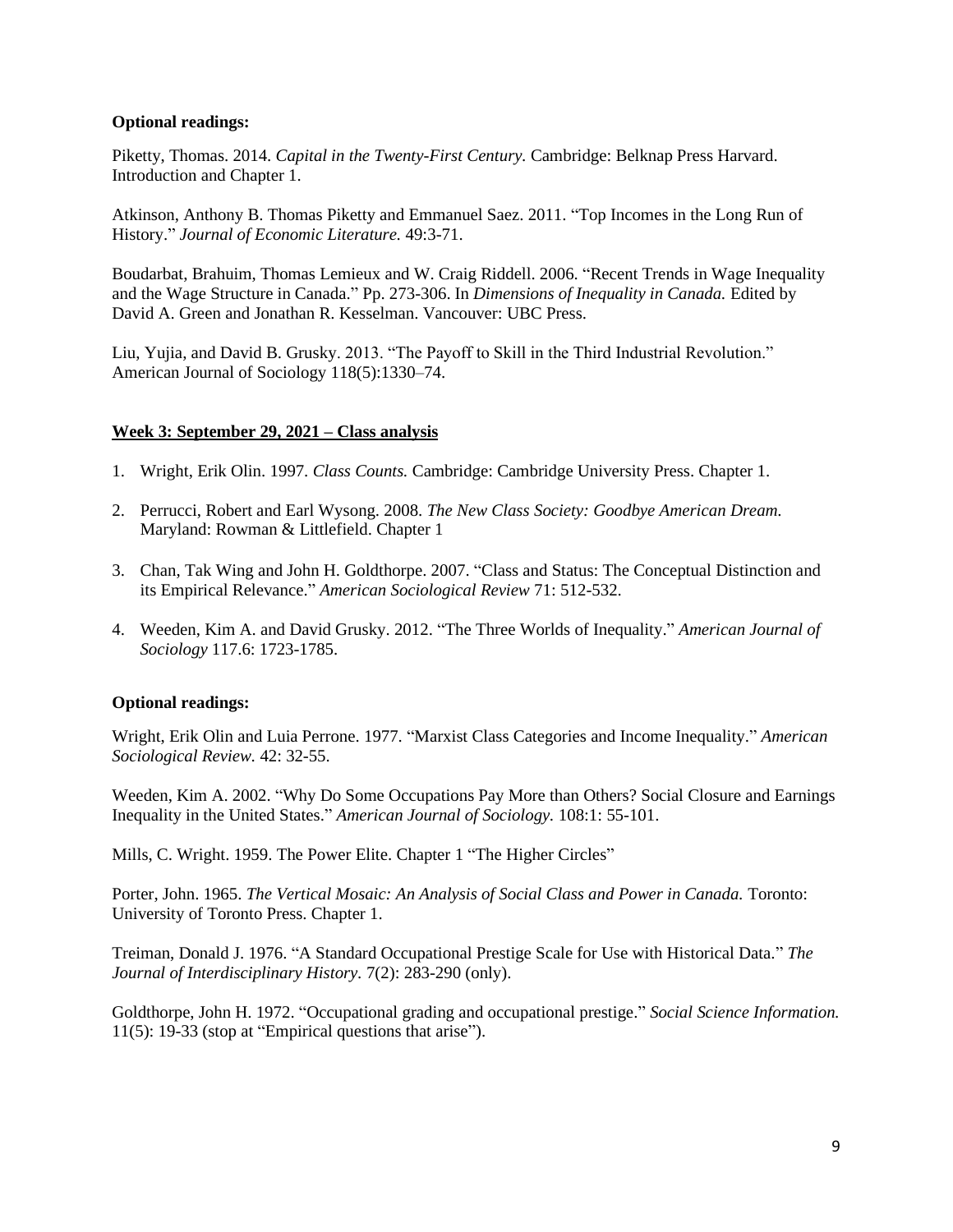# **Week 4: October 6, 2021 – COVID-19 and Social Inequality**

- 1. van Barneveld, Kristin, Michael Quinlan, Peter Kriesler, Anne Junor, Fran Baum, Anis Chowdhury, Raja Junankar, Stephen Clibborn, Frances Flanagan, Chris Wright, Sharon Friel, Joseph Halevi, and Al Rainnie. 2020. "The COVID-19 pandemic: Lessons on building more equal and sustainable societies." The *Economic and Labour Relations Review.* 31(2): 133-157.
- 2. Kristal, Tali and Meir Yaish. 2020. "Does the Coronavirus Pandemic Level Gender Inequality Curve? (It Doesn't)." *Research in Social Stratification and Mobility.* 68
- 3. Zheng, Yingqin, and Geoff Walsham. 2021. "Inequality of What? An Intersectional Approach to Digital Inequality under Covid-19." *Information and Organization* 31(1):100341.
- 4. Aloisi, Antonio, and Valerio DE Stefano. 2021. "Essential Jobs, Remote Work and Digital Surveillance: Addressing the COVID-19 Pandemic Panopticon." *International Labour Review* First Look.

# **Optional readings:**

Choi, Kate, Patrick Denice, Michael Haan, and Anna Zajacova. 2020. "Studying the social determinants of COVID in a data vacuum." *SocArXiv* 

Jaeger, Mads Meier and Ea Hoppe Blaabaek. 2020. "Inequality in learning opportunities during COVID-19: Evidence from Library Takeout." *Research in Social Stratification and Mobility.* 

# **Week 5: October 13, 2021 – Inequalities in education**

- 1. Michalski, Joseph, Tracy Cunningham, and Joe Henry. 2017. "The Diversity Challenge for Higher Education in Canada: The Prospects and Challenges of Increased Access and Student Success." *Humboldt Journal of Social Relations* 39(39): 66-89.
- 2. Milne, Emily and Terry Wotherspoon. 2020. "Schools as "Really Dangerous Places" for Indigenous Children and Youth: Schools, Child Welfare, and Contemporary Challenges to Reconciliation." *Canadian Review of Sociology* 57(1): 34-52.
- 3. Rivera, Lauren A. 2017. "When Two Bodies Are (Not) a Problem: Gender and Relationship Status Discrimination in Academic Hiring." *American Sociological Review* 82(6): 1111-1138
- 4. Henry, Frances, Enakshi Dua, Carl E. James, Audrey Kobayashi, Peter Lie, Howard Ramos, and Malinda S. Smith. 2017. *The Equity Myth: Racialization and Indigeneity at Canadian Universities*. Vancouver, British Columbia: UBC Press. Chapter 5 – Would never be hired these days: precarious work situations of racialized and indigenous faculty members.

# **Week 6: October 20, 2021 –Inequalities at the extreme and new classes**

1. Ehrenreich, Barbara. 1999. "Nickel-and-Dimed: On (Not) Getting by in America." *Harper Harper's Magazine* January.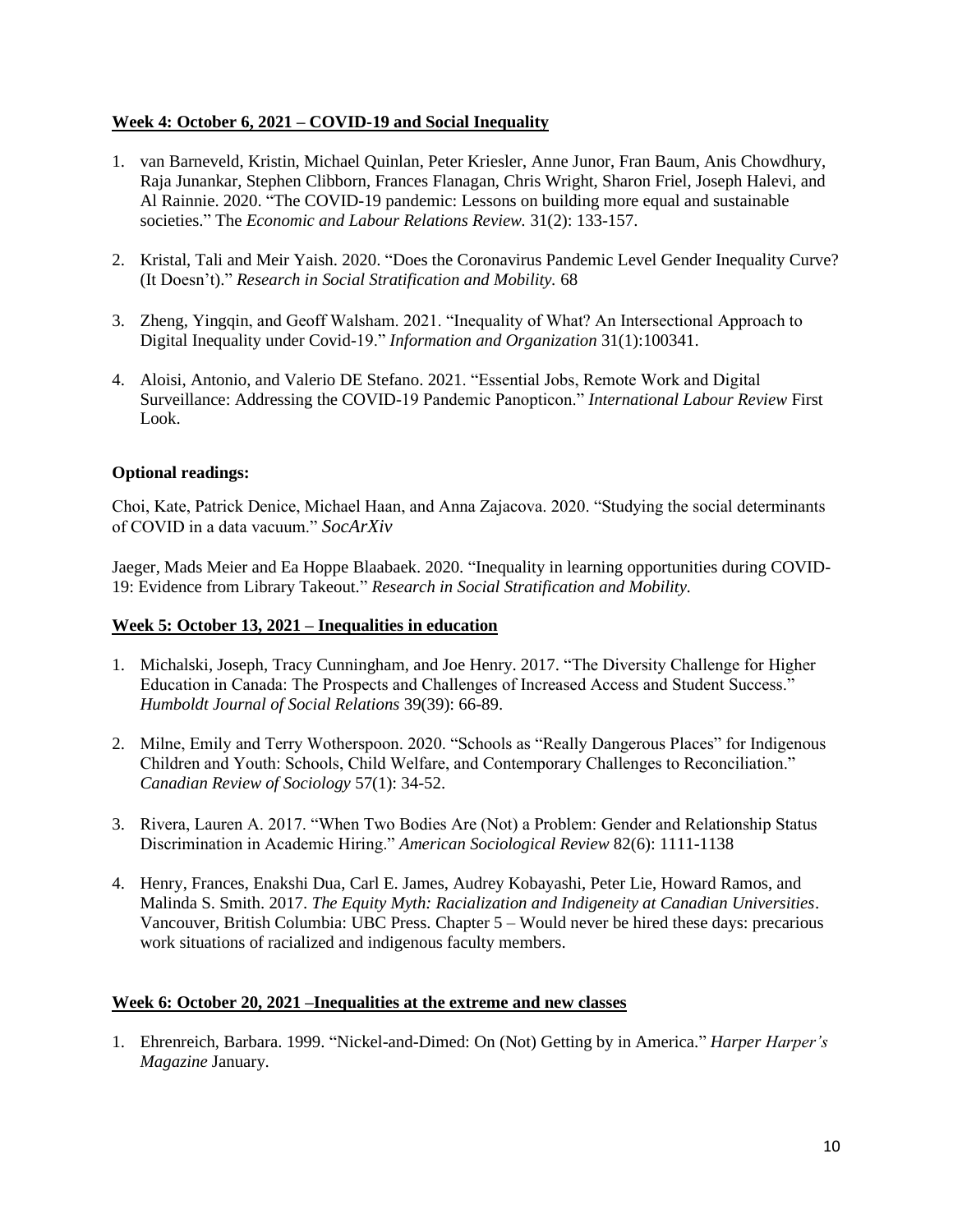- 2. Desmond, Matthew. 2016. *Evicted: Poverty and Profit in The American City.* Broadway Book: New York. Part One, pages 1-43.
- 3. Standing, Guy. 2011. *The Precariat: The New Dangerous Class.* New York: Bloomsbury. Chapter 1
- 4. Brooks, David. 2014. "Bobos in Paradise: The New Upper Class and How They Got There" Pp. 310- 315 in *Social Stratification: Class, Race, and Gender in Sociological Perspective 4th edition,* edited by David. B. Grusky and Szonja Szelenyi. Boulder CO: Westview Press.

# **Optional readings:**

Goulder, Alvin W. 1979. *The Future of Intellectuals and the Rise of the New Class*. Oxford University Press.

Giddens, Anthony. 1973. *The Class Structure of Advanced Societies.* Chapter 7, part 1: Elites and Power (Pages 118-124).

Volscho, Thomas W., and Nathan J. Kelly. 2012. "The Rise of the Super-Rich: Power Resources, Taxes, Financial Markets, and the Dynamics of the Top 1 Percent, 1949 to 2008." American Sociological Review 77(5):679–99.

# **Week 7: October 27, 2021 – Black lives matter and the criminal justice system**

- 1. Pager, Devah. "The Mark of a Criminal Record." *American Journal of Sociology.* 108.5: 937-975.
- 2. Western, Bruce. 2006. *Punishment and Inequality in America.* New York: Russel Sage Foundation. Chapters 1, 2 and 3.
- 3. Alexandra, Michelle. 2010. *The New Jim Crow: Mass Incarceration in the Age of Colorblindness.*  New York: The New Press. Introduction (Pages 1-58)
- 4. Clayton, Dewey M. 2018. "Black Lives Matter and the Civil Rights Movement: A Comparative Analysis of Two Social Movements in the United States." *Journal of Black Studies* 49(5):448–80.

# **Optional readings:**

Wildman, Chris. 2008. "Parental imprisonment, the prison boom, and the concentration of childhood disadvantage." *Demography* 46(2): 265-280.

Reiman, Jeffrey and Paul Leighton. 2013. *The Rich Get Richer and the Poor Get Prison: Ideology, Class, and Criminal Justice.* Toronto: Pearson. Chapters 1 and 2.

Western, Bruce and Becky Petit. 2005. "Black? White Wage Inequality, Employment Rates, and Incarceration." *American Journal of Sociology* 111(2): 553-578.

# **Week 8: November 3, 2021 – Reading week – no class/office hours**

Please use this week to rest, recharge, and catch-up on course work.

#### **Week 9: November 10, 2021 – Race, residential segregation, and discrimination**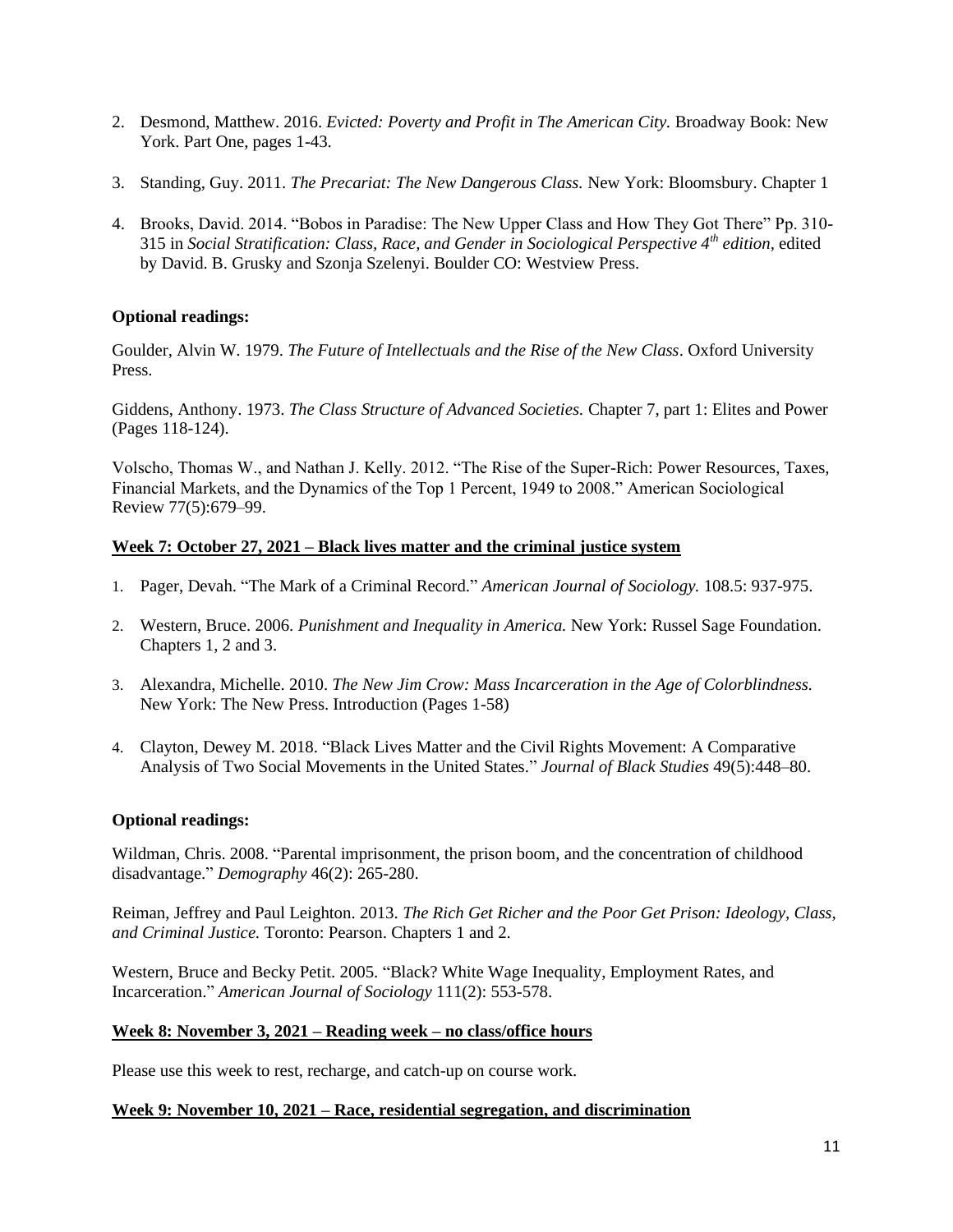- 1. Wilson, William Julius. 1999. "Jobless Poverty: A New Form of Social Dislocation in the Inner-City Ghetto." Pp. 133-150. In *A Nation Divided: Diversity, Inequality, and community in American Society,* edited by Phyllis Moen, Donna Dempster-McClain, and Henry A. Walker. Cornell University Press.
- 2. Marianne Bertrand and Sendhil Mullainathan. 2004. "Are Emily and Greg More Employable than Lakisha and Jamal? A Field Experiment on Labor Market Discrimination." *The American Economic Review* 94(4):991–1013.
- 3. Massey, Douglas and Nancy Denton. 1998. *American Apartheid: Segregation and the Making of the Underclass.* Cambridge: Harvard University Press. Chapters 1 and 2.
- 4. Bonilla-Silva, Eduardo. 2021. "What Makes Systemic Racism Systemic?" *Sociological Inquiry* 91(3):513–33.

# **Optional readings:**

Wilson, William Julius. 1981. "Race, Class, and Public Policy." *American Sociologist* 16(2):125-134.

Wilson, William Julius. 1991. "Another Look at the Truly Disadvantaged." *Political Science Quarterly* 106(4):639-656.

Wilson, William Julius. 1978. *The Declining Significance of Race: Blacks and Changing American Institutions.* Chicago: University of Chicago Press.

Oreopoulos, Philip. 2011. "Why Do Skilled Immigrants Struggle in the Labor Market? A Field Experiment with Thirteen Thousand Resumes." *American Economic Journal*. 3.4: 148-171.

# **Week 10: November 17, 2021 – the genocide of Canada's Indigenous peoples**

- 1. Truth and Reconciliation Commission of Canada. 2015. *Honouring the Truth, Reconciling for the Future: Summary of the Final Report of the Truth and Reconciliation Commission of Canada.* Truth and Reconciliation Commission of Canada. Pages 1-133.
- 2. Feir, Donna. 2016. "Answering the Call: A Guide to Reconciliation for Quantitative Social Scientists." *Canadian Public Policy* 42(3): 350-365.
- 3. Doyle-Bedwell, Patti. 2008. ""With the Appropriate Qualifications": Aboriginal People and Employment Equity." *Canadian Women Studies* 26(3.4): 77-89.
- 4. Robertson, Dwanna L. 2015. "Invisibility in the Color-Blind Era: Examining Legitimized Racism against Indigenous Peoples." *American Indian Quarterly.* 39(2): 113-153.

# **Optional readings:**

National Inquiry into Missing and Murdered Indigenous Women and Girls (Canada), Marion Buller, Michèle Audette, Brian Eyolfson, and Qajaq Robinson. 2019. *Reclaiming Power and Place: The Final Report of the National Inquiry into Missing and Murdered Indigenous Women and Girls*.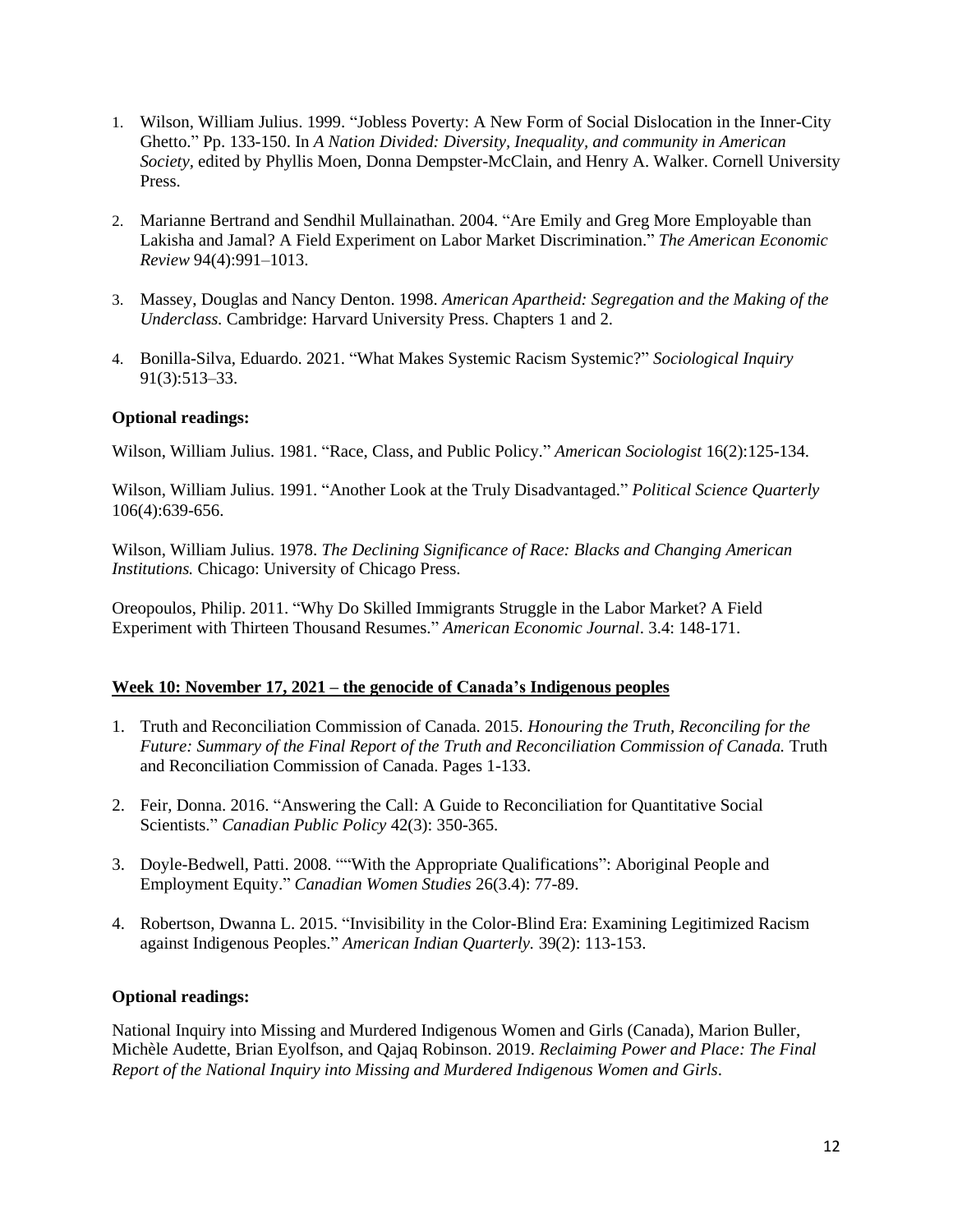Denis, Jeffrey S. 2015. "Contact Theory in a Small-Town Settler-Colonial Context: The Reproduction of Laissez-Faire Racism in Indigenous-White Canadian Relations." *American Sociological Review.* 80(1): 218-242.

Pendakur, Krishna and Ravi Pendakur. 2011. "Aboriginal Income Disparity in Canada." Canadian Public Policy. 37(1): 61-83.

#### **Week 11: November 24, 2021 – Gender and sexuality in the labour market**

- 1. England, Paula. 2010. "The Gender Revolution: Uneven and Stalled." *Gender & Society* 24.2: 149- 166.
- 2. Correll, Shelly J. Stephen Benard and In Paik. 2007. "Getting a Job: Is There a Motherhood Penalty? *American Journal of Sociology* 112.5: 1297-1339.
- 3. Waite, Sean, and Nicole Denier. 2015. "Gay Pay for Straight Work: Mechanisms Generating Disadvantage." *Gender & Society* 29(4):561–88.
- 4. Tilcsik, Andras. 2011. "Pride and Prejudice: Employment Discrimination against Openly Gay Men in the United States." *American Journal of Sociology.* 117(2): 586-626.

#### **Optional readings:**

Waite, Sean, Vesna Pajovic, and Nicole Denier. 2020. "Lesbian, Gay and Bisexual Earnings in the Canadian Labor Market: New Evidence from the Canadian Community Health Survey." *Research in Social Stratification and Mobility*. Online first.

England, Paula, Paula Allison and Yuxiao Wu. 2007. "Does bad pay cause occupations to feminize, Does feminization reduce pay, and How can we tell with longitudinal data? *Social Science Research* 36: 1237- 1256.

Goldin, Claudia and Cecilia Rouse. 2000. "Orchestrating Impartiality: The Impact of "Blind" Auditions on Female Musicians." *The American Economic Review.* 90.4: 715-741.

Blau, Francine D. and Lawrence M. Kahn. 2000. "Gender Differences in Pay." *Journal of Economic Perspectives* 14.4: 75-99.

Gorman, Elizabeth H. and Julie A. Kmec. 2009. "Hierarchical Rank and Women's Organizational Mobility: Glass Ceilings in Corporate Law Firms." *American Journal of Sociology* 11.5: 1428-74.

Fuller, Sylvia. 2017. "Segregation across Workplaces and the Motherhood Wage Gap: Why Do Mothers Work in Low-Wage Establishments?" *Social Forces* 96(4): 1443-1476.

Badgett, M.V. 1995. "The Wage Effects of Sexual Orientation Discrimination." *Industrial and Labour Relations Review.* 48(4): 726-739.

Bauer, Greta and Ayden Scheim. 2015. *Transgender People in Ontario, Canada: Statistics to Inform Human Rights Policy*. London, Ontario.

Mize, Trenton, D. 2016. "Sexual Orientation in the Labor Market." *American Sociological Review.* 81.6: 1132-1160.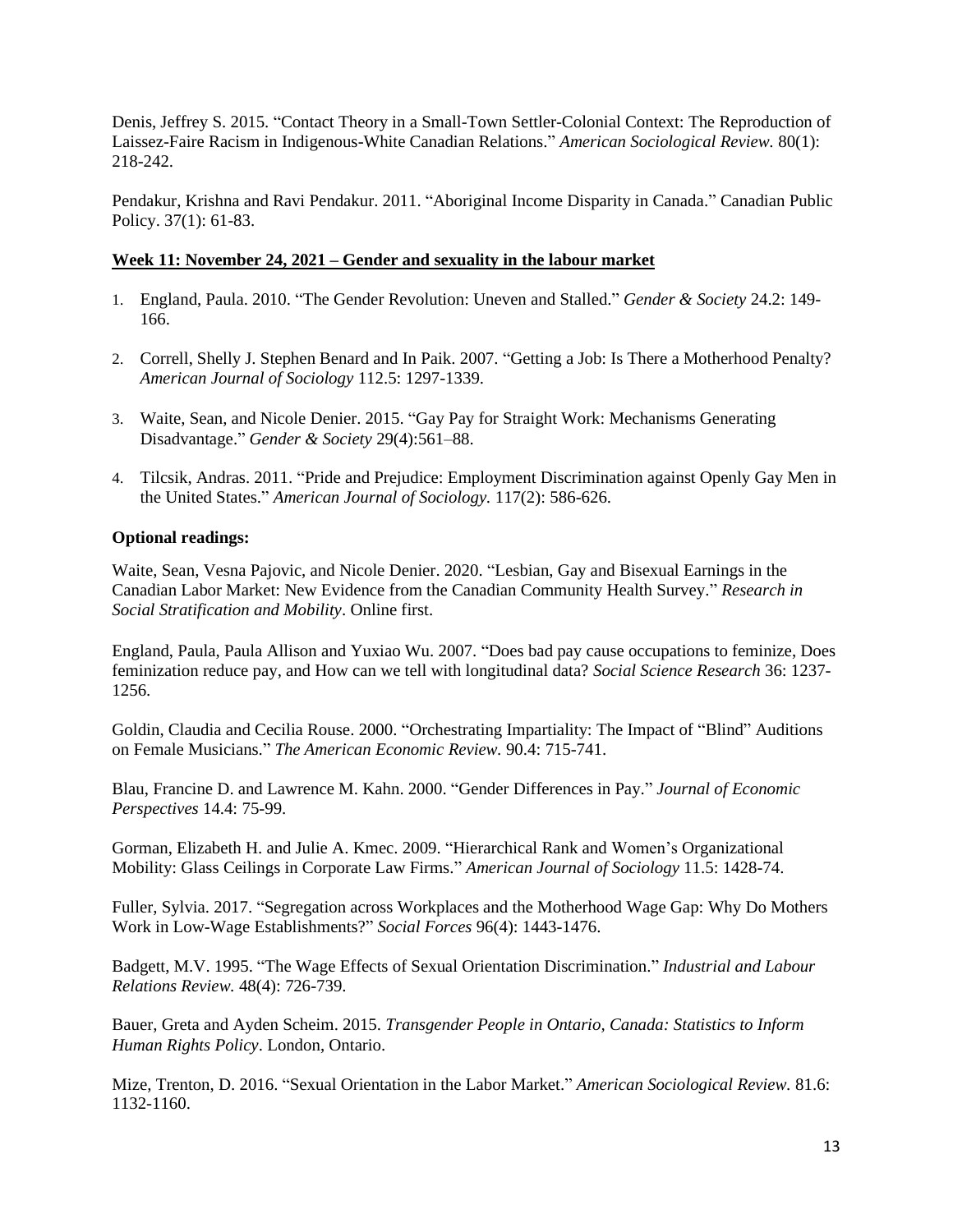Tilcsik, Andras, Michel Anteby, and Carly Knight. 2015. "Concealable Stigma and Occupational Segregation: Toward a Theory of Gay and Lesbian Occupations." *SSRN Electronic Journal*.

Schilt, Kristen. 2006. "Just One of the Guys?: How Transmen Make Gender Visible at Work." Gender & Society 20(4):465–90.

Budig, Michelle J and Paula England. 2001. "The Wage Penalty for Motherhood" *American Sociological Review.* 66(2): 204-225.

#### **Week 12: December 1, 2021 – Beauty premiums, disability, and intersectionality**

- 1. Hamermesh, Daniel S. and Jeff E. Biddle. 1994. "Beauty and the labour market." *The American Economic Review.* 84.5: 1174-1194.
- 2. Shuey, Kim, Andrea Willson, and Katherine Bouchard. 2016. "Disability and Social Inequality in Canada." Pp. 258-273 In *Social Inequality in Canada: Dimensions of Disadvantage* 6th Edition. Edited by E. Grabb and N. Guppy. Oxford University Press.
- 3. Collins, Patricia Hill. 2015. "Intersectionality's Definitional Dilemmas." Annual Review of Sociology 41(1):1–20.
- 4. Crenshaw, Kimberle. 1991. "Mapping the Margins: Intersectionality, Identity Politics, and Violence against Women of Color." *Stanford Law Review* 43(6):1241–99.

#### **Optional readings:**

Mocan, Naci, and Erdal Tekin. 2010. "Ugly Criminals." *The Review of Economics and Statistics* 92(1):15–30.

Shuey, Kim and Emily Jovic. 2013. "Disability Accommodation in Nonstandard and Precarious Employment Arrangements." *Work and Occupations* 40(2): 174-205.

Patacchini, Eleonora, Giuseppe Ragusa and Yves Zenou. 2015. "Unexplored dimensions of discrimination in Europe: homosexuality and physical appearance." *Journal of Population Economics.*  28: 1045-1073.

Biddle, Jeff. E. and Daniele S. Hammermesh. 1998. "Beauty, Productivity, and Discrimination: Lawyers' Looks and Lucre." *Journal of Labour Economics.* 16.1:172-201.

Wall, Katherine. 2017. "Low income among persons with a disability in Canada." Statistics Canada (Cat No. 75-006-x).

Turcotte, Martin. 2014. Persons with disabilities and employment. Minister of Industry: Ottawa, Canada (Cat. No. 75-006).

Crenshaw, Kimberle. 1989. "Demarginalizing the Intersection of Race and Sex: A Black Feminist Critique of Antidiscrimination Doctrine, Feminist Theory and Antriracists Politics." *University of Chicago Legal Forum.* 1989:1): 139- 167.